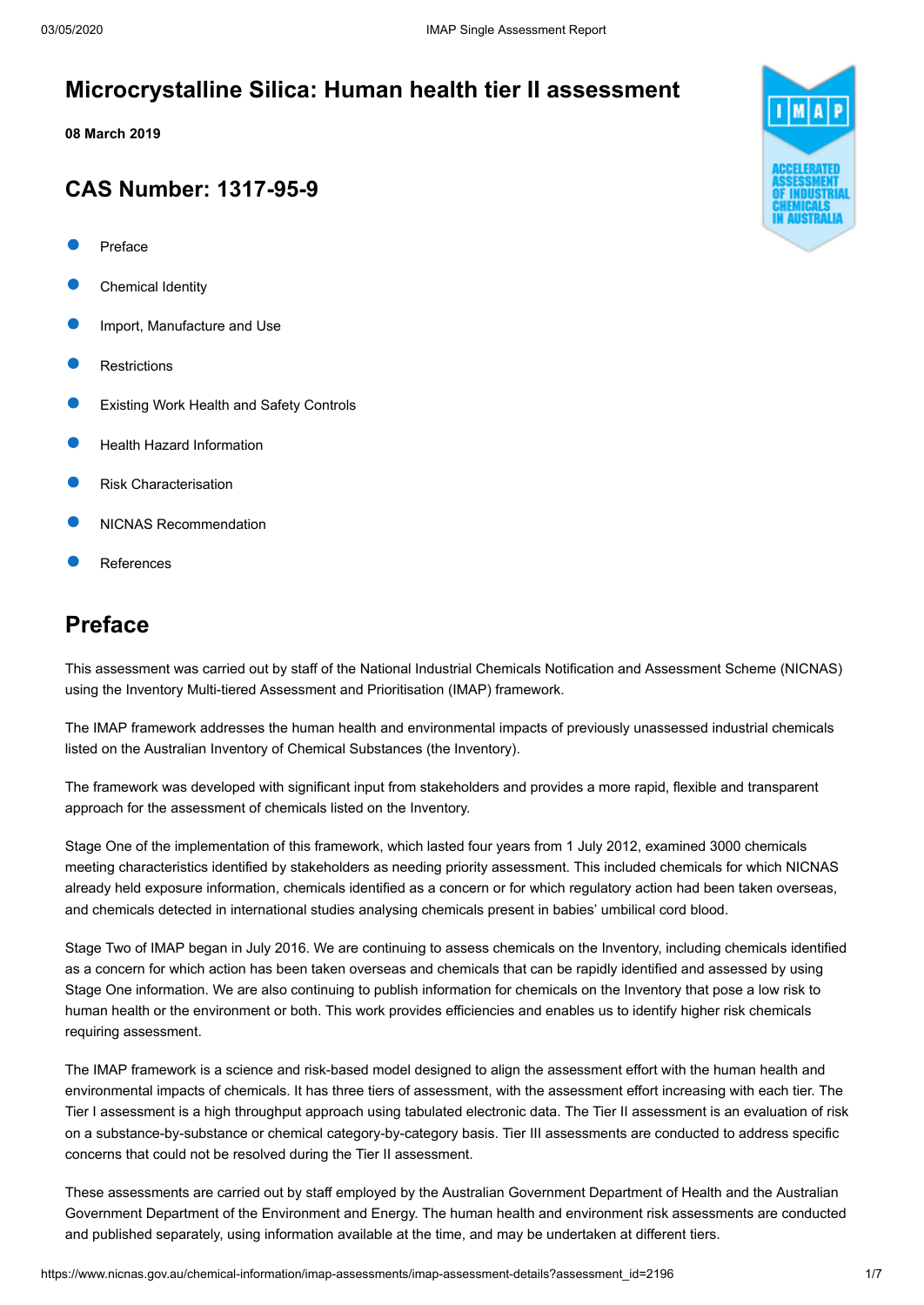#### 03/05/2020 IMAP Single Assessment Report

This chemical or group of chemicals are being assessed at Tier II because the Tier I assessment indicated that it needed further investigation.

For more detail on this program please visit[:www.nicnas.gov.au](https://www.nicnas.gov.au/home)

#### **Disclaimer**

NICNAS has made every effort to assure the quality of information available in this report. However, before relying on it for a specific purpose, users should obtain advice relevant to their particular circumstances. This report has been prepared by NICNAS using a range of sources, including information from databases maintained by third parties, which include data supplied by industry. NICNAS has not verified and cannot guarantee the correctness of all information obtained from those databases. Reproduction or further distribution of this information may be subject to copyright protection. Use of this information without obtaining the permission from the owner(s) of the respective information might violate the rights of the owner. NICNAS does not take any responsibility whatsoever for any copyright or other infringements that may be caused by using this information.

[Acronyms & Abbreviations](https://www.nicnas.gov.au/glossary)

# <span id="page-1-0"></span>**Chemical Identity**

| Synonyms                  | tripoli<br>crystalline silica<br>randanite       |  |
|---------------------------|--------------------------------------------------|--|
| <b>Structural Formula</b> | <b>No Structural</b><br><b>Diagram Available</b> |  |
| Molecular Formula         | Unspecified                                      |  |
| Molecular Weight (g/mol)  | Unspecified                                      |  |

# <span id="page-1-1"></span>**Import, Manufacture and Use**

### **Australian**

The chemical has reported non-industrial use as a rubbing compound in marine applications.

### **International**

The following international uses have been identified through Galleria Chemica.

The chemical has reported domestic use as a filler for paint, rubber and plastic.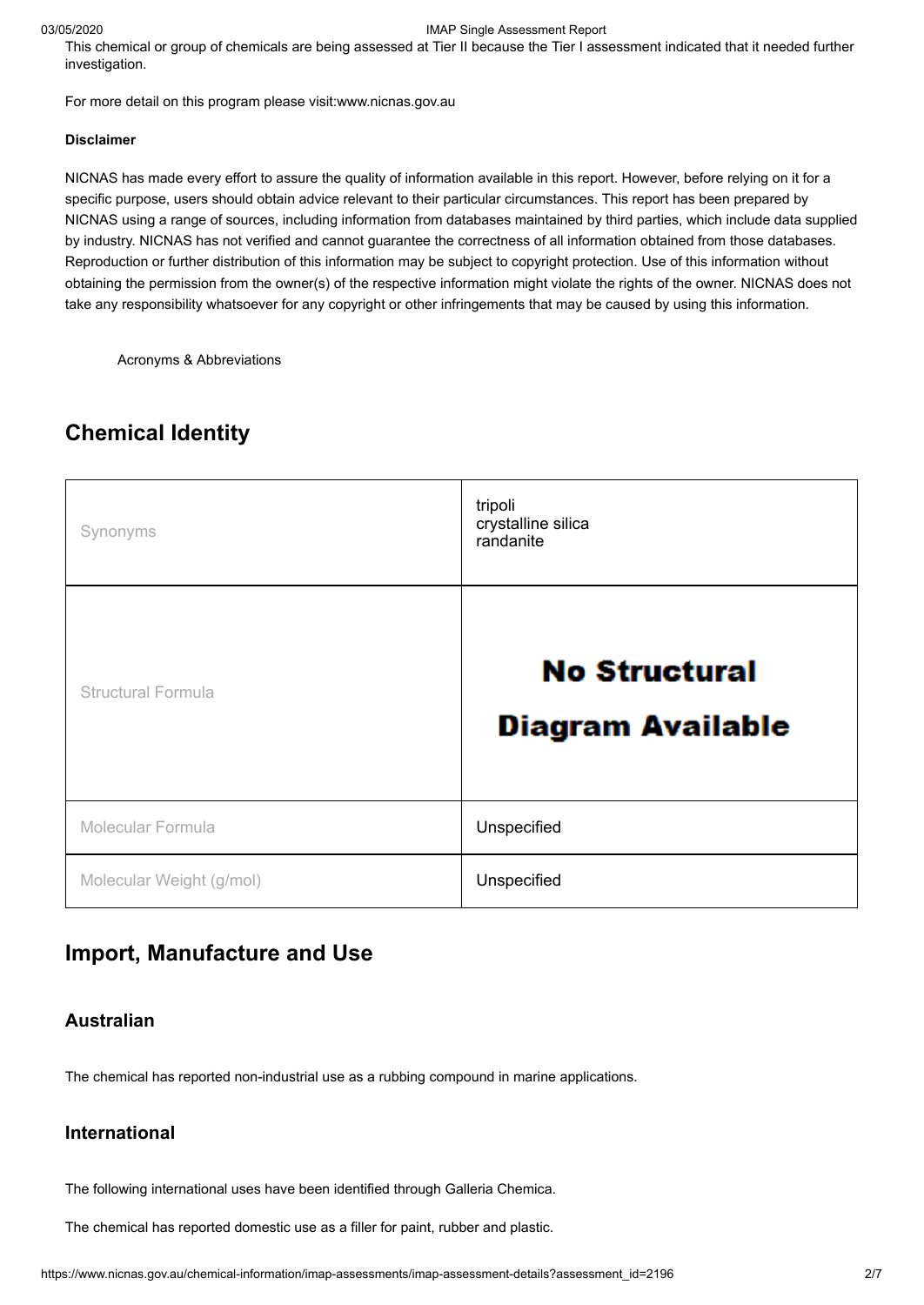- The chemical has reported commercial uses as:
- an abrasive agent in abrasive blasting; and
- a buffing compound (usually a component of a waxy matrix) for silver, copper, aluminium and zinc.

# <span id="page-2-0"></span>**Restrictions**

### **Australian**

Free silica (crystalline silicon dioxide) is listed in Schedule 10 (Prohibited carcinogens, restricted carcinogens and restricted hazardous chemicals) of the Work Health and Safety Regulations (WHS, 2011) for restricted use in abrasive blasting at a concentration greater than 1%.

### **International**

No known restrictions have been identified.

# <span id="page-2-1"></span>**Existing Work Health and Safety Controls**

## **Hazard Classification**

The chemical is not listed on the Hazardous Chemical Information System (HCIS) (Safe Work Australia).

### **Exposure Standards**

Australian

No specific exposure standards are available. The chemical is listed with 'no interim value' assigned on the HCIS (Safe Work Australia).

#### International

The following exposure standards are identified (Galleria Chemica).

An occupational exposure limit (OEL) of 0.1 mg/m<sup>3</sup> time weighted average (TWA) in different countries such as the USA (Hawaii and Tennessee), Canada (Ontario, Quebec and Saskatchewan), Mexico, South Africa and Spain.

# <span id="page-2-2"></span>**Health Hazard Information**

No specific toxicity data are available for the chemical.

The chemical is a form of silica with an undefined degree of crystallinity in its lattice. The presence of crystalline domains in the lattice of this chemical makes it analogous to chemicals in the group 'Crystalline silica' (NICNAS) and so the health hazard information for these chemicals (i.e. silica, CAS No. 7631-86-9; cristobalite, CAS No. 14464-46-1; quartz, CAS No. 14808-60-7; and fumes, silica, CAS No. 69012-64-2) is relevant.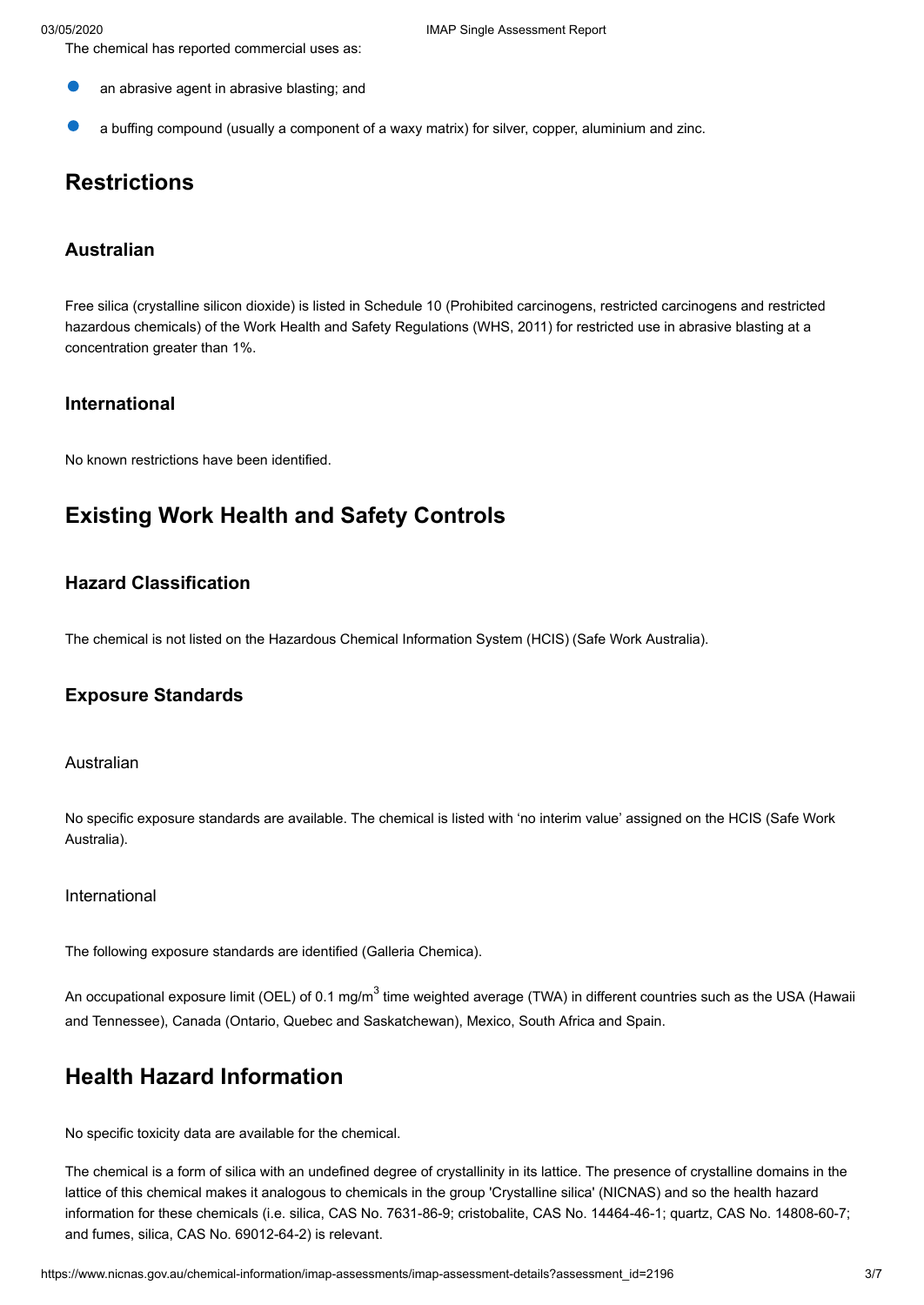#### 03/05/2020 IMAP Single Assessment Report

The chemicals in the 'Crystalline silica' group are recommended for classification as hazardous through repeated dose inhalation toxicity and carcinogenicity arising from inhalation of the respirable fraction of silica. The available data supported these recommendations, including evidence of toxicity through epidemiological studies in human workers who have suffered from silicosis. Since silica is generally recognised as safe (GRAS) for food use (FDA), acute toxicity, repeated dose toxicity, irritation and sensitisation from oral and dermal exposure were not considered relevant for risk assessment. These data and recommendations are considered relevant to microcrystalline silica (see **Recommendation** section).

The Tier II assessment report for the group 'Crystalline silica' is available at: https://www.nicnas.gov.au/chemicalinformation/imap-assessments/imap-group-assessment-report?assessment id=1120. The report should be read in conjunction with this Tier II assessment.

# <span id="page-3-0"></span>**Risk Characterisation**

### **Critical Health Effects**

Based on information for the analogous group of chemicals—Crystalline silica (NICNAS), the critical health effects for risk characterisation of microcrystalline silica are local long-term effects (carcinogenicity) and toxic effects following repeated exposure through inhalation (silicosis).

# **Public Risk Characterisation**

The public may be exposed to the chemical through potential domestic uses (as a filler). Inhalation is the major route of concern under circumstances of long-term high level exposure to crystalline forms of silica, including this chemical. Reported international domestic uses are not likely to be as dusty formulations and, so not expected to be a risk to the public. Therefore this chemical is not considered to pose an unreasonable risk to public health and further risk management is not considered necessary for public safety.

### **Occupational Risk Characterisation**

Given the critical local long-term health effects, the chemical may pose an unreasonable risk to workers unless adequate control measures to minimise inhalation exposure to the chemical are implemented. The chemical should be appropriately classified and labelled to ensure that a person conducting a business or undertaking (PCBU) at a workplace (such as an employer) has adequate information to determine appropriate controls.

The *Guidance on the Interpretation of workplace exposure standards for airborne contaminants* advises that 'exposure to carcinogens should be eliminated or minimised so far as is reasonably practicable' (Safe Work Australia, 2013).

The data available support an amendment to the hazard classification in the HCIS (see **Recommendation** section).

Internationally, the Scientific Committee on Occupational Exposure Limits' (SCOEL) assessment of crystalline silica concludes that there is sufficient evidence from epidemiological studies to indicate that silicosis, the main effect in humans after occupational inhalation of respirable silica dust, is associated with the development of lung cancer. Therefore, preventing the onset of silicosis is likely to reduce the risk of lung cancer (SCOEL, 2003). According to the SCOEL assessment of crystalline silica, a dose-response curve for silicosis indicates that maintaining the respirable exposure below 0.05 mg/m<sup>3</sup> would reduce the prevalence of silicosis in exposed individuals. Therefore, the SCOEL committee has recommended that the OEL is below 0.05 mg/m<sup>3</sup> of respirable silica dust (SCOEL, 2003). Recently, the United States Department of Labour Occupational Safety and Health Administration (OSHA) issued a final rule to reduce toxicity related to exposure to respirable crystalline silica by reducing the permissible exposure limit to 50  $\mu q/m^3$  (i.e. 0.05 mg/m<sup>3</sup>) of air, averaged over an eight hour shift (OSHA, 2016).

Based on the available epidemiological data for the analogous group, Crystalline silica (NICNAS), there is a concern that the current occupational exposure standard for these chemicals  $(0.1 \text{ mg/m}^3)$  in the HCIS may not be sufficiently protective to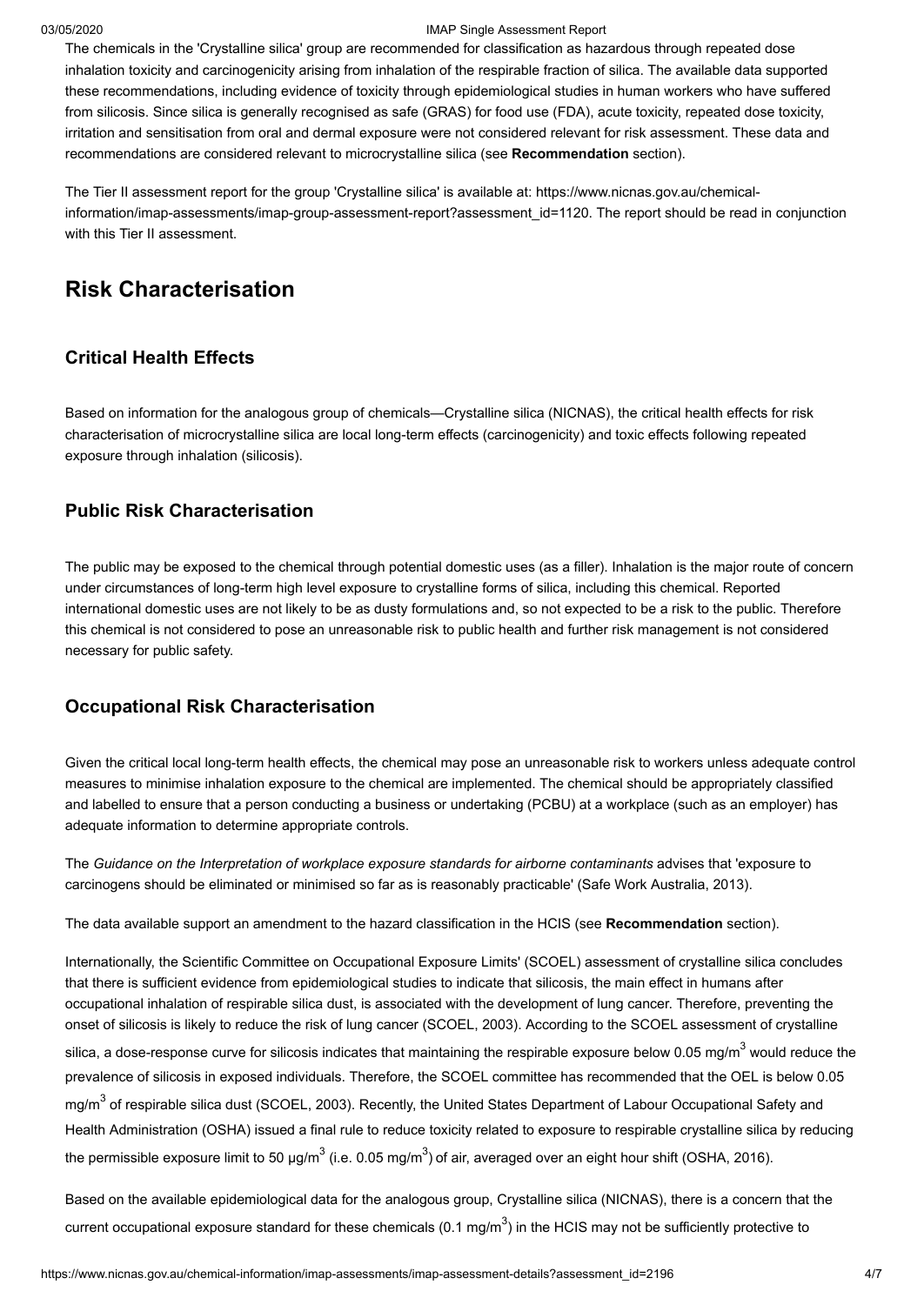# <span id="page-4-0"></span>**NICNAS Recommendation**

It is recommended that Safe Work Australia consider whether current controls adequately minimise the exposure risks to workers. The chemical should be included in any Tier III assessment of crystalline silica considered necessary to provide further information about whether the current exposure controls offer adequate protection to workers.

All other risks are considered to have been assessed sufficiently at the Tier II level, provided that the recommended amendment to the classification is adopted, and labelling and all other requirements are met under workplace health and safety and poisons legislation as adopted by the relevant state or territory.

# **Regulatory Control**

### Work Health and Safety

The chemical is recommended for classification and labelling aligned with the Globally Harmonized System of Classification and Labelling of Chemicals (GHS) as below. This does not consider classification of physical hazards and environmental hazards.

From 1 January 2017, under the model Work Health and Safety Regulations, chemicals are no longer to be classified under the Approved Criteria for Classifying Hazardous Substances system.

| Hazard                      | Approved Criteria (HSIS) <sup>a</sup> | GHS Classification (HCIS) <sup>b</sup>                                                                    |
|-----------------------------|---------------------------------------|-----------------------------------------------------------------------------------------------------------|
| <b>Repeat Dose Toxicity</b> | Not Applicable                        | Causes damage to lungs<br>through prolonged or repeated<br>exposure through inhalation -<br>Cat. 1 (H372) |
| Carcinogenicity             | Not Applicable                        | May cause cancer - Cat. 1A<br>(H350i)                                                                     |

<sup>a</sup> Approved Criteria for Classifying Hazardous Substances [NOHSC:1008(2004)].

 $^{\rm b}$  Globally Harmonized System of Classification and Labelling of Chemicals (GHS) United Nations, 2009. Third Edition.

Existing Hazard Classification. No change recommended to this classification \*

## **Advice for industry**

#### *Control measures*

Control measures to minimise the risk from inhalation exposure to the chemical should be implemented in accordance with the hierarchy of controls. Approaches to minimise risk include substitution, isolation and engineering controls. Measures required to eliminate, or minimise risk arising from storing, handling and using a hazardous chemical depend on the physical form and the manner in which the chemical is used. Examples of control measures that could minimise the risk include, but are not limited to:

- using closed systems or isolating operations;
- using local exhaust ventilation to prevent the chemical from entering the breathing zone of any worker;
- health monitoring for any worker who is at risk of exposure to the chemical, if valid techniques are available to monitor the effect on the worker's health;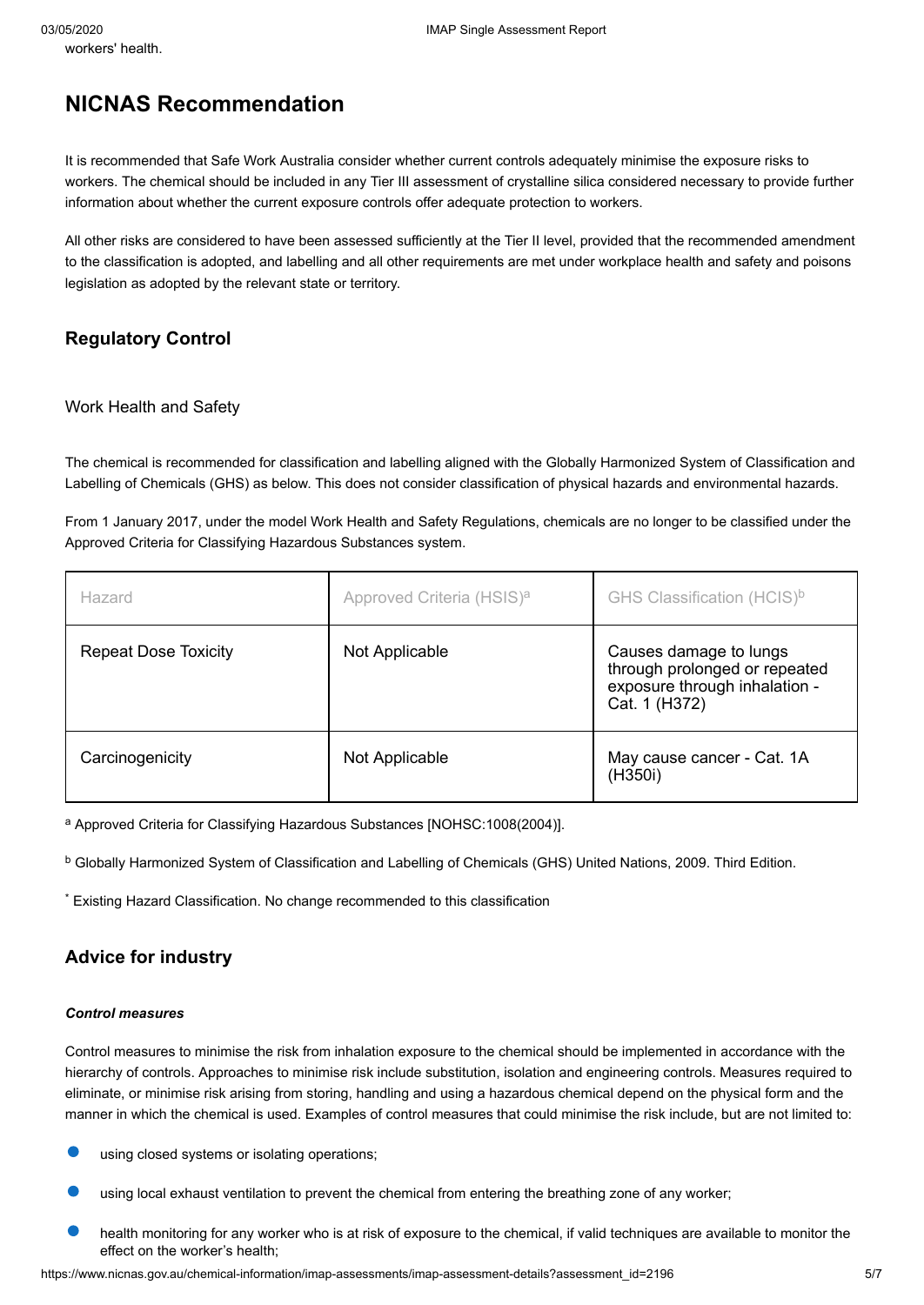- air monitoring to ensure control measures in place are working effectively and continue to do so;
- minimising manual processes and work tasks through automating processes;
- work procedures that minimise splashes and spills:
- regularly cleaning equipment and work areas; and
- using protective equipment that is designed, constructed, and operated to ensure that the worker does not come into contact with the chemical.

Guidance on managing risks from hazardous chemicals are provided in the *Managing risks of hazardous chemicals in the workplace—Code of practice* available on the Safe Work Australia website.

Personal protective equipment should not solely be relied upon to control risk and should only be used when all other reasonably practicable control measures do not eliminate or sufficiently minimise risk. Guidance in selecting personal protective equipment can be obtained from Australian, Australian/New Zealand or other approved standards.

#### *Obligations under workplace health and safety legislation*

Information in this report should be taken into account to help meet obligations under workplace health and safety legislation as adopted by the relevant state or territory. This includes, but is not limited to:

- ensuring that hazardous chemicals are correctly classified and labelled;
- ensuring that (material) safety data sheets ((M)SDS) containing accurate information about the hazards (relating to both health hazards and physicochemical (physical) hazards) of the chemical are prepared; and
- managing risks arising from storing, handling and using a hazardous chemical.

Your work health and safety regulator should be contacted for information on the work health and safety laws in your jurisdiction.

Information on how to prepare an (M)SDS and how to label containers of hazardous chemicals are provided in relevant codes of practice such as the *Preparation of safety data sheets for hazardous chemicals—Code of practice* and *Labelling of workplace hazardous chemicals—Code of practice*, respectively. These codes of practice are available from the Safe Work Australia website.

A review of the physical hazards of the chemical has not been undertaken as part of this assessment.

# <span id="page-5-0"></span>**References**

Galleria Chemica. Accessed February 2017 at <http://jr.chemwatch.net/galleria/>

Globally Harmonised System of Classification and Labelling of Chemicals (GHS) United Nations, 2009. Third edition. Accessed at [http://www.unece.org/trans/danger/publi/ghs/ghs\\_rev03/03files\\_e.html](http://www.unece.org/trans/danger/publi/ghs/ghs_rev03/03files_e.html)

National Industrial Chemicals Notification and Assessment Scheme (NICNAS). Human health Tier II assessment for the group Crystalline silica. Australian Government Department of Health. Accessed at [http://www.nicnas.gov.au](http://www.nicnas.gov.au/)

Safe Work Australia (SWA) 2013. Guidance on the interpretation of workplace exposure standards for airborne contaminants. [Accessed at http://www.safeworkaustralia.gov.au/sites/swa/about/publications/pages/workplace-exposure-standards-airborne](http://www.safeworkaustralia.gov.au/sites/swa/about/publications/pages/workplace-exposure-standards-airborne-contaminants)contaminants

Safe Work Australia. Hazardous Chemical Information System (HCIS). Accessed February 2017 at <http://hcis.safeworkaustralia.gov.au/>

Scientific Committee on Occupational Exposure Limits (SCOEL) 2003. Recommendation on occupational exposure limits for Silica, Crystalline (respirable dust). Accessed at <http://ec.europa.eu/social/BlobServlet?docId=3803&langId=en>